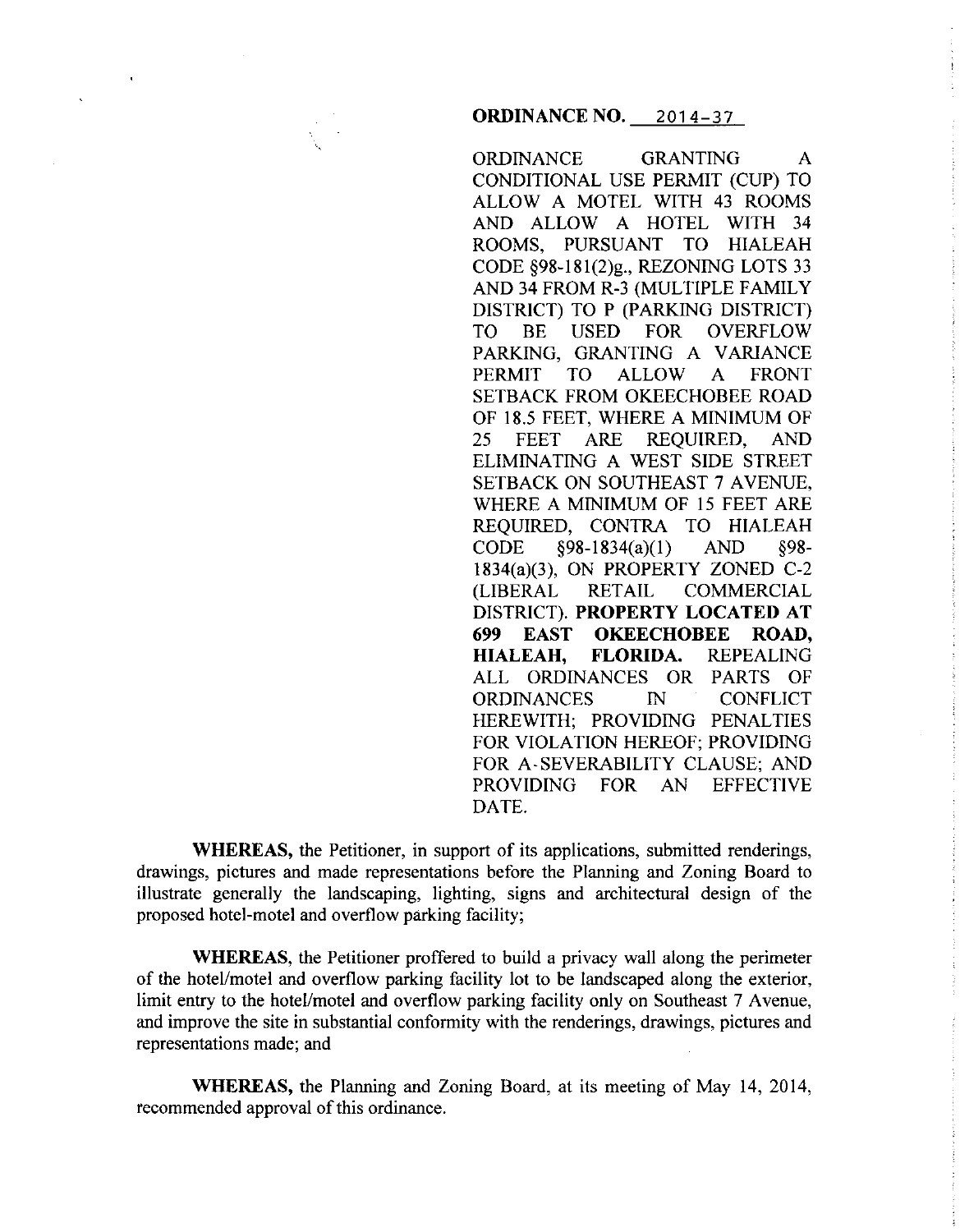# NOW, THEREFORE, BE IT ORDAINED BY THE MAYOR AND THE CITY COUNCIL OF THE CITY OF HIALEAH, FLORIDA, THAT:

**Section 1:** The foregoing facts and recitations contained in the preamble to this ordinance are hereby adopted and incorporated by reference as if fully set forth herein.

**Section 2:** The below-described property is hereby granted a conditional use permit (CUP) to allow a motel with 43 rooms and allow a hotel with 34 rooms, pursuant to Hialeah Code  $\S 98-181(2)g$ , and is hereby granted a variance permit to allow a front setback from Okeechobee Road of 18.5 feet, where a minimum of 25 feet are required, and to eliminate a west side street setback on Southeast 7 Avenue, where a minimum of 15 feet are required, contra to Hialeah Code  $\delta$ 98-1834(a)(1) and  $\delta$ 98-1834(a)(3), which provide in part: "(a) For hotels and motels, setback requirements shall be as follows: (I) *Front setback.* For structures not exceeding 35 feet in height, the minimum setback shall be 25 feet... (3) *Interior setback and side street setback.* Minimum setback for all structures shall be determined by a 65-degree line projected from the interior side property line upwards towards the center of the site; provided, however, that no structure shall be permitted to be closer than ten feet to the interior side property lines or 15 feet to the side street property line.", on property zoned C-2 (Liberal Retail Commercial District). The property is located at 699 East Okeechobee Road, Hialeah, Miami-Dade County, Florida and legally described as follows:

> LOTS I THROUGH AND INCLUDING 4 AND LOTS 55 THROUGH AND INCLUDING 67, IN BLOCK 2, OF HIALEAH PARK, ACCORDING TO THE PLAT THEREOF, AS RECORDED IN PLAT BOOK 10, AT PAGE 22, OF THE PUBLIC RECORDS OF MIAMI-DADE COUNTY, FLORIDA.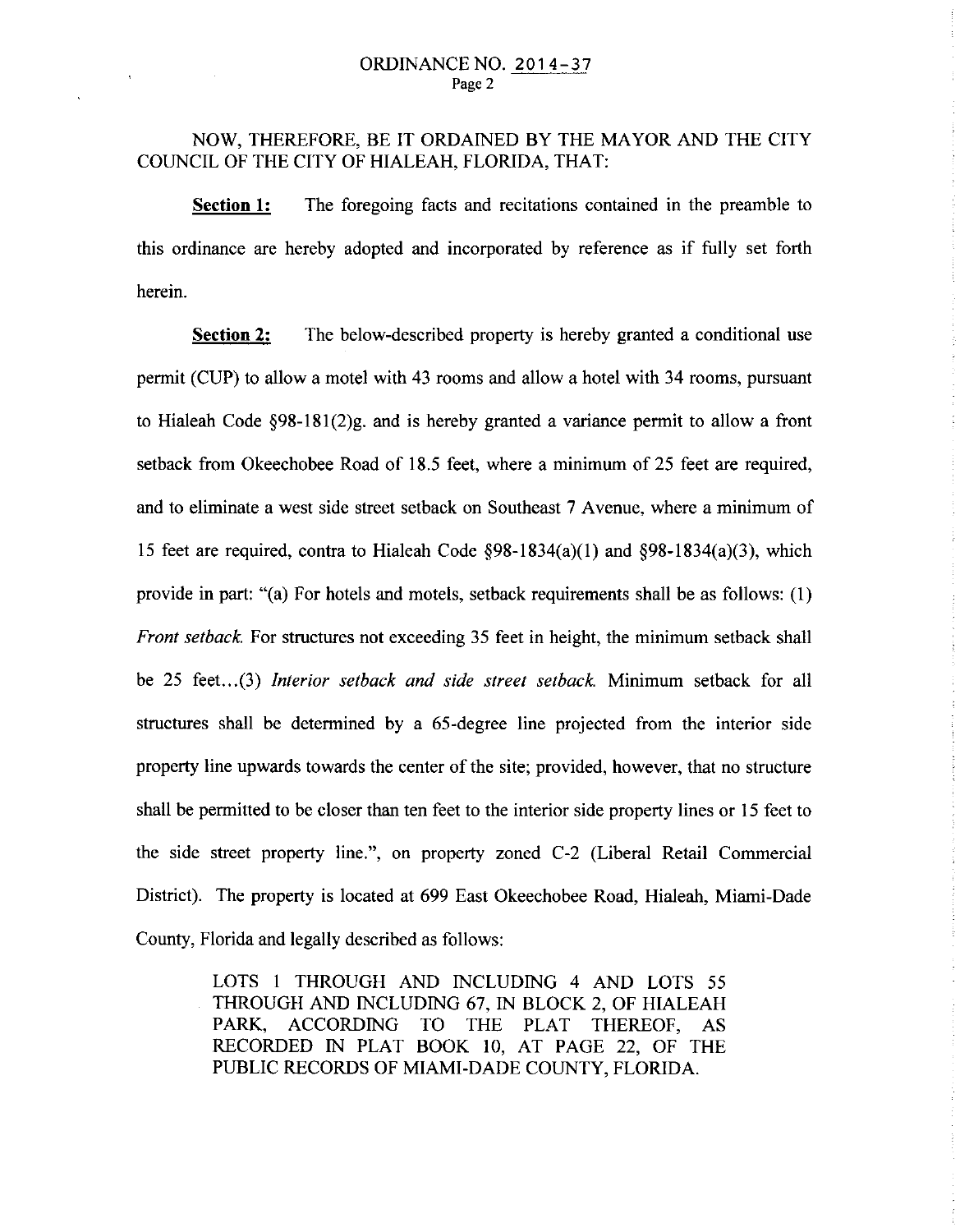**Section 3:** The below-described property is hereby rezoned from R-3 (Multiple Family District) to P (Parking). The property is located at 699 East Okeechobee Road, Hialeah, Miami-Dade County, Florida and legally described as follows:

LOTS 33 AND 34, IN BLOCK 3, OF HIALEAH PARK, ACCORDING TO THE PLAT THEREOF, AS RECORDED IN PLAT BOOK 10, AT PAGE 22, OF THE PUBLIC RECORDS OF MIAMI-DADE COUNTY, FLORIDA.

#### **Section 4: Repeal of Ordinances in Conflict.**

All ordinances or parts of ordinances in conflict herewith are hereby repealed to the extent of such conflict.

#### **Section 5: Penalties.**

Every person violating any provision of the Code or any ordinance, rule or regulation adopted or issued in pursuance thereof shall be assessed a civil penalty not to exceed \$500.00 within the discretion of the court or administrative tribunal having jurisdiction. Each act of violation and each day upon which any such violation shall occur shall constitute a separate offense. In addition to the penalty prescribed above, the city may pursue other remedies such as abatement of nuisance, injunctive relief, administrative adjudication and revocation of licenses or permits.

#### **Section 6: Additional Penalties upon Violation of Conditions of** Use.

Any change of the terms and conditions of the use identified in this ordinance and as provided in the Declaration of Restrictive Covenants, if submitted, will cause a revocation of the city occupational license if issued in connection herewith and the property shall revert to the zoning classification without the benefit of the conditional use and associated variances.